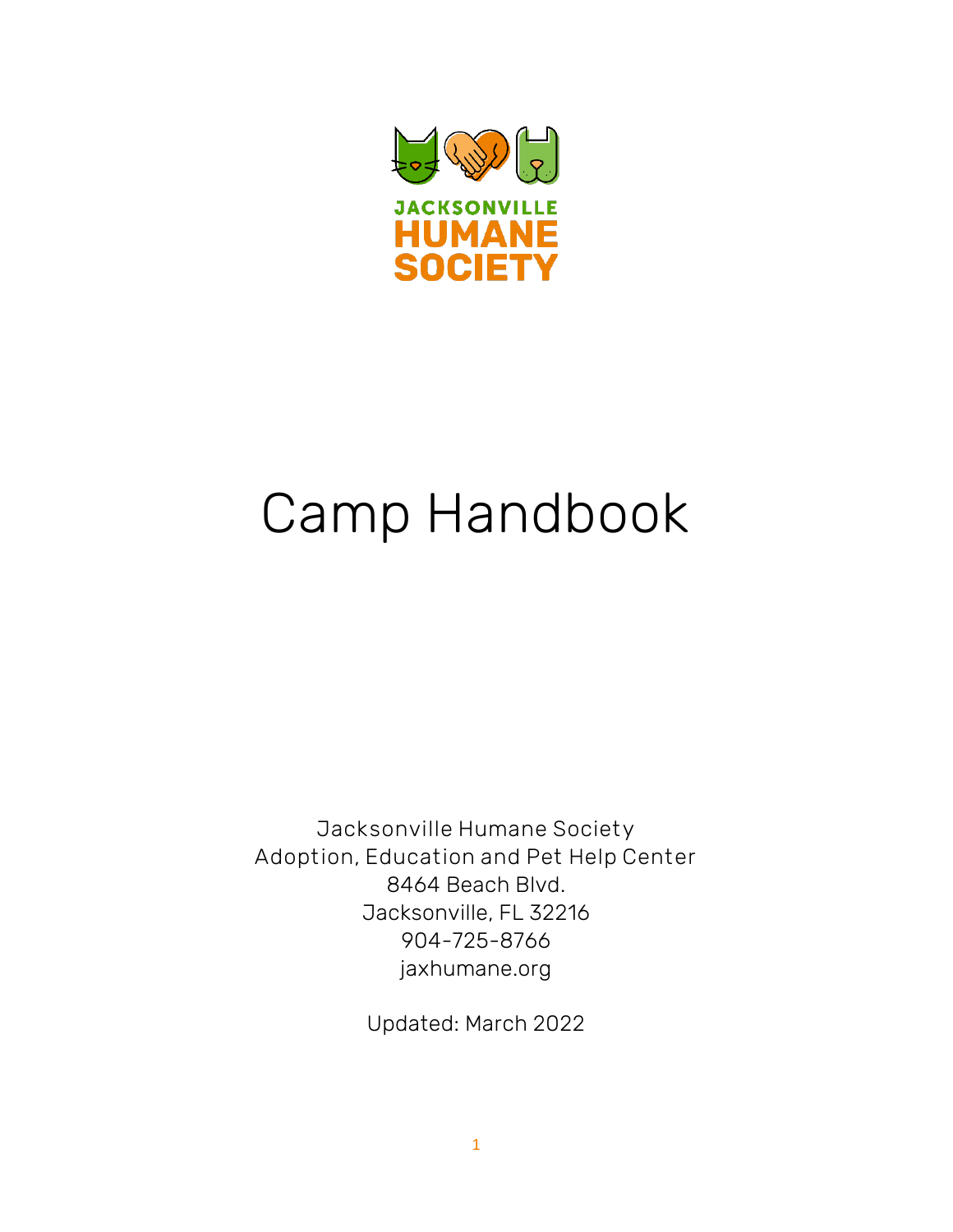## Table of Contents

| JHS Info                            | $\overline{2}$ |
|-------------------------------------|----------------|
| <b>Education Office Contact</b>     | $\overline{2}$ |
| Camp Hours                          | 3              |
| Drop-off and Pick-up                | 3              |
| Emergencies                         | 3              |
| Dress Code                          | 4              |
| Photography & Recording             | 4              |
| Lunch, Snacks, Drinks               | 4              |
| <b>Camp Policies</b>                | 4              |
| FAQs                                | $7 - 10$       |
| <b>Special Needs</b>                | 8              |
| Allergies                           | 9              |
| Safety Protocol                     | 9              |
| Scholarships                        | 10             |
| No-Kill/Euthanasia Discussions      | 10             |
| COVID-19 Health and Safety Protocol | $11 - 14$      |

The Jacksonville Humane Society (JHS) finds loving homes for nearly 9,000 cats and dogs annually. However, pet adoptions are just one of the many services we offer our community. JHS strives to act as a resource on all companion animal-related issues by providing a range of services including: pet adoptions, low-cost veterinary care at the JHS Animal Hospital, spay/neuter services, a pet foster program for underage or injured cats and dogs, behavior assistance, humane education and a multifaceted resource program to provide community resources aimed at helping individuals facing financial or other crises to keep their pets.

In 2017, the brand new JHS Adoption, Education and Pet Help Center opened. We are proud to present many children's education programs including Pawsitive Reading and a variety of day and week camps throughout the year.

If you would like to schedule a one-on-one, behind-the-scenes tour of the JHS facility with our Director of Development during camp drop-off and pick-up times, please contact Theresa Scordo at [tscordo@jaxhumane.org.](mailto:tscordo@jaxhumane.org) (Note: Tours are still available but may not include a behind-the-scenes visit due to COVID-19.)

Education Office Contact

| Phone | 904.725.8766 ext. 4588  |
|-------|-------------------------|
| Email | education@jaxhumane.org |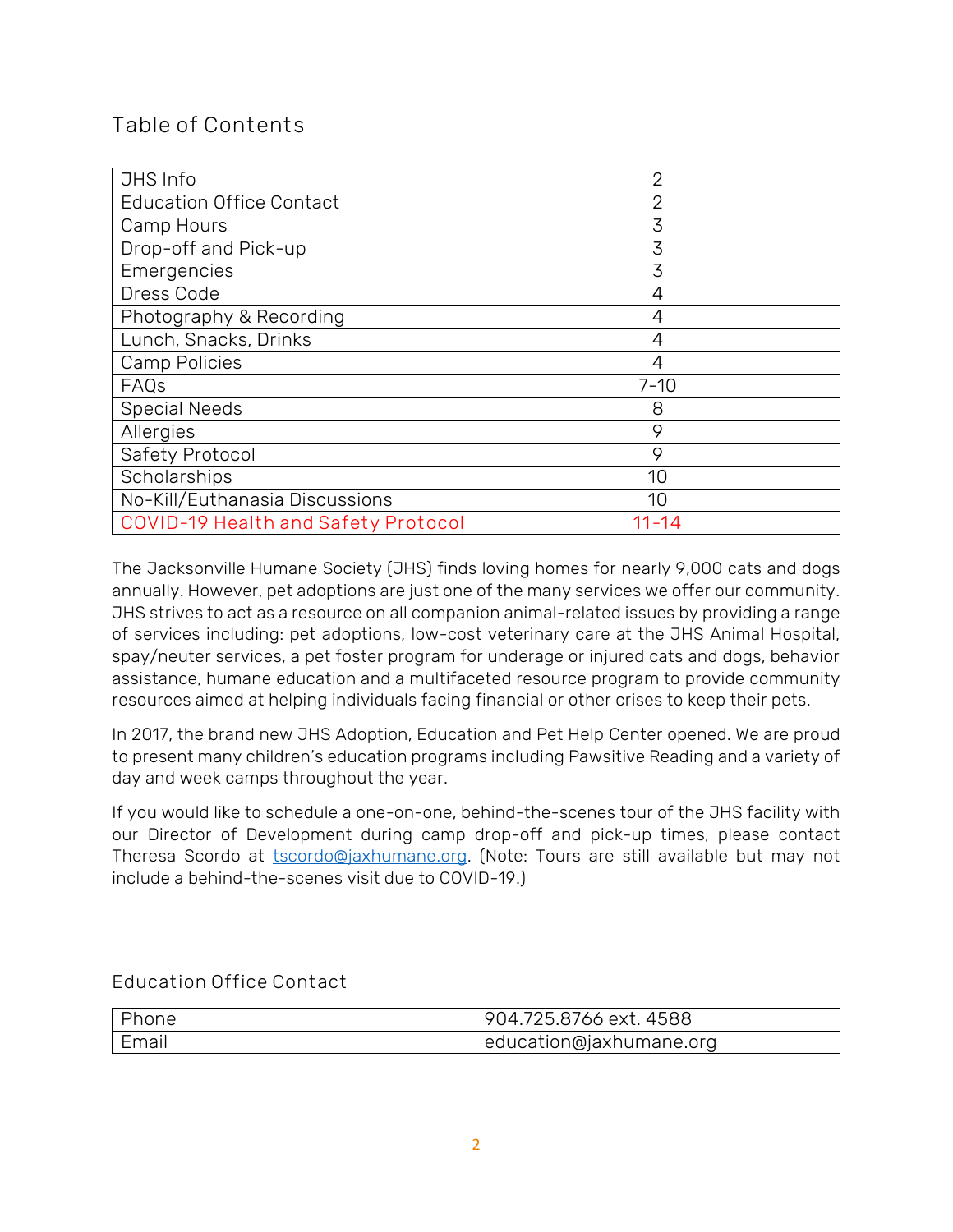#### Camp Hours

*Unless otherwise stated*, camp hours are as follows:

9 a.m. to 4 p.m.

Drop-off begins 15 minutes before the camp start time. Pickup ends 15 minutes after the camp end time.

Extended care is from 7:45 a.m. to 8:45 a.m. and 4:15 p.m. to 5:15 p.m.

Extended care pickup times may vary depending upon the JHS holiday schedule.

#### Drop-Off and Pickup Procedures

Camp will begin and end each day in the Education Center (a.k.a. multi-purpose room or MPR) of the JHS Adoption, Education and Pet Help Center.

#### Due to COVID-19, until further notice, camp drop-off and pickup will take place on the 2 nd floor mezzanine of JHS, just outside the entrance of the MPR.

To ensure the safety of our campers, an authorized person must sign their child IN and OUT before and after each session.

Anyone picking up a camper must show a photo ID and be listed on the registration form, for every day of camp. When registering, please list all approved persons including yourself. Photo ID is not necessary at the time of drop off. We appreciate your patience.

If you need to add a name to the list, the person who originally completed the form must send the name in writing to [education@jaxhumane.org](mailto:education@jaxhumane.org) or call 904.493.4588.

Drop-off begins 15 minutes before the camp start time. Pickup ends 15 minutes after the camp end time. Those who routinely pick up and/or drop off outside of extended care hours will be charged for Extended Care.

Parents who do not pick up by the end of Extended Care will be charged an additional fee of \$10 up to 15 minutes late, and \$1/minute afterwards.

#### Emergency Authorization

In the event of an emergency that requires you to pick up your child early from camp, please call 904.493.4560, 904.493.4606, 904.493.4565, 904.493.4569, or 904.493.4566 if possible prior to pick up. You can also email our team a[t eduation@jaxhumane.org.](mailto:eduation@jaxhumane.org)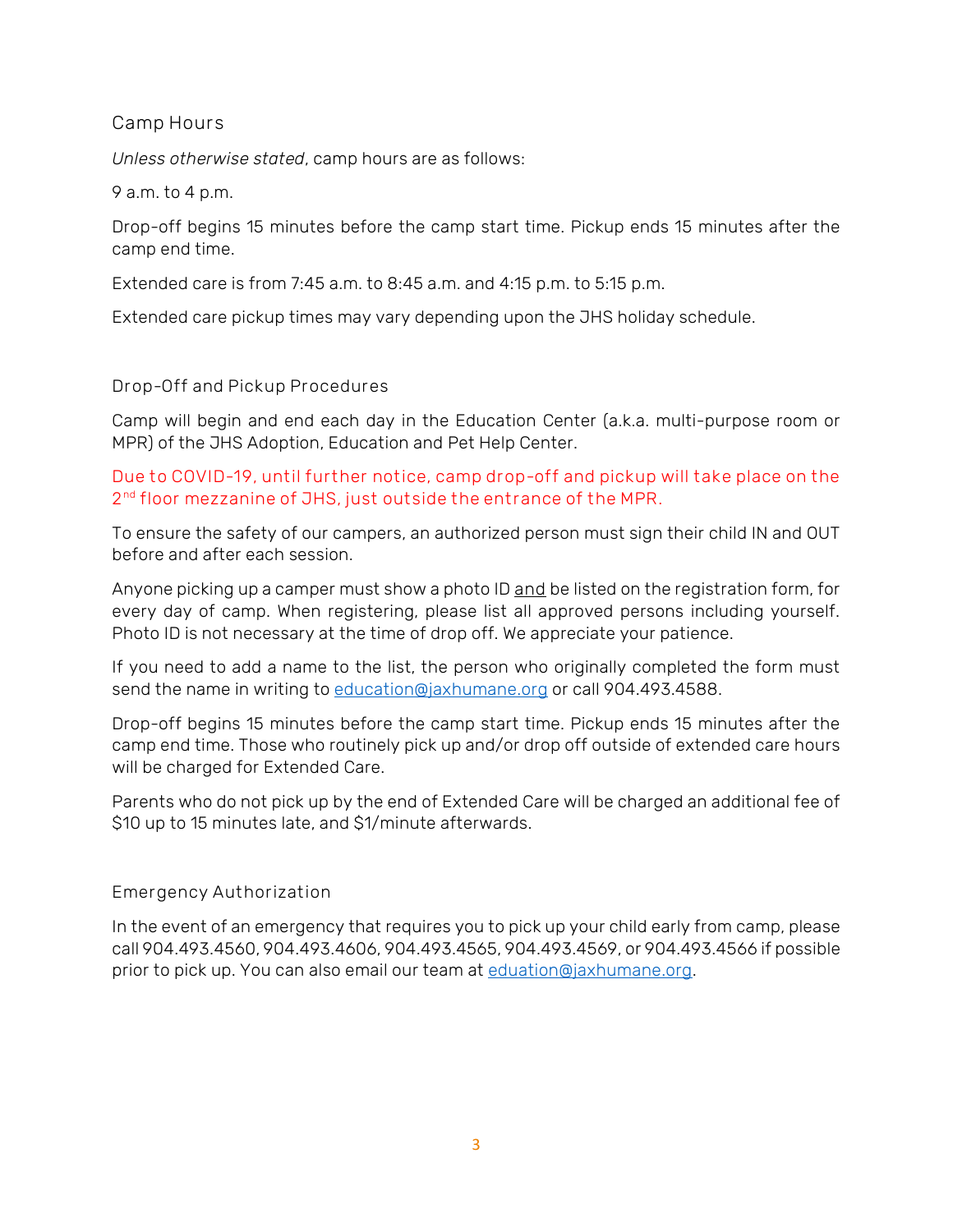#### Dress Code

The best clothes for children to wear are clothes that are comfortable and can get messy. Whether interacting with animals, playing games or completing crafts, children might get dirty. Please send raincoats instead of umbrellas.

Shoes must cover the foot completely. This helps to ensure the safety of your child as we encounter many different landscapes on our campus, both indoor and out, and interact with animals. Shoes that expose any skin of the bare foot (Crocs, sandals, flip-flops) or shoes that interfere with walking (e.g. heelies) will not be permitted and children will not be allowed to participate.

We encourage campers to wear sunscreen.

#### Photography and Recording

The registration form states that you give permission to the Jacksonville Humane Society to use, without limitation or obligation, photographs, film footage, or audio/video recordings that include your child's image or voice for purpose of promoting or interpreting Jacksonville Humane Society programs.

#### Water, Snack and Lunches

- Campers must bring water bottles (preferably reusable and with straps) to camp. Due to COVID-19, campers will not be permitted to drink from the public JHS water fountains during camp. At designated times during the day, campers will be permitted to refill their water bottles.
- Snacks may or may not be provided. Information will be made available at the time of registration.
- Lunch is not provided all lunches must be brought from home (unless your camper is part of our Lucky's Pack program OR if you purchased lunch for them at the time of registration). If a camper forgets a lunch, it should be brought to the camper prior to noon.

#### Camp Policies

We ask that all campers adhere to JHS camp policies and rules at all times so that camp can be an enjoyable and educational experience for all.

Our camps promote compassion for both pets and people, and campers are expected to show kindness and compassion to animals, staff members, fellow campers, volunteers, customers and themselves at JHS. JHS will help campers understand the appropriate ways to behave at JHS and how to appropriately interact with animals.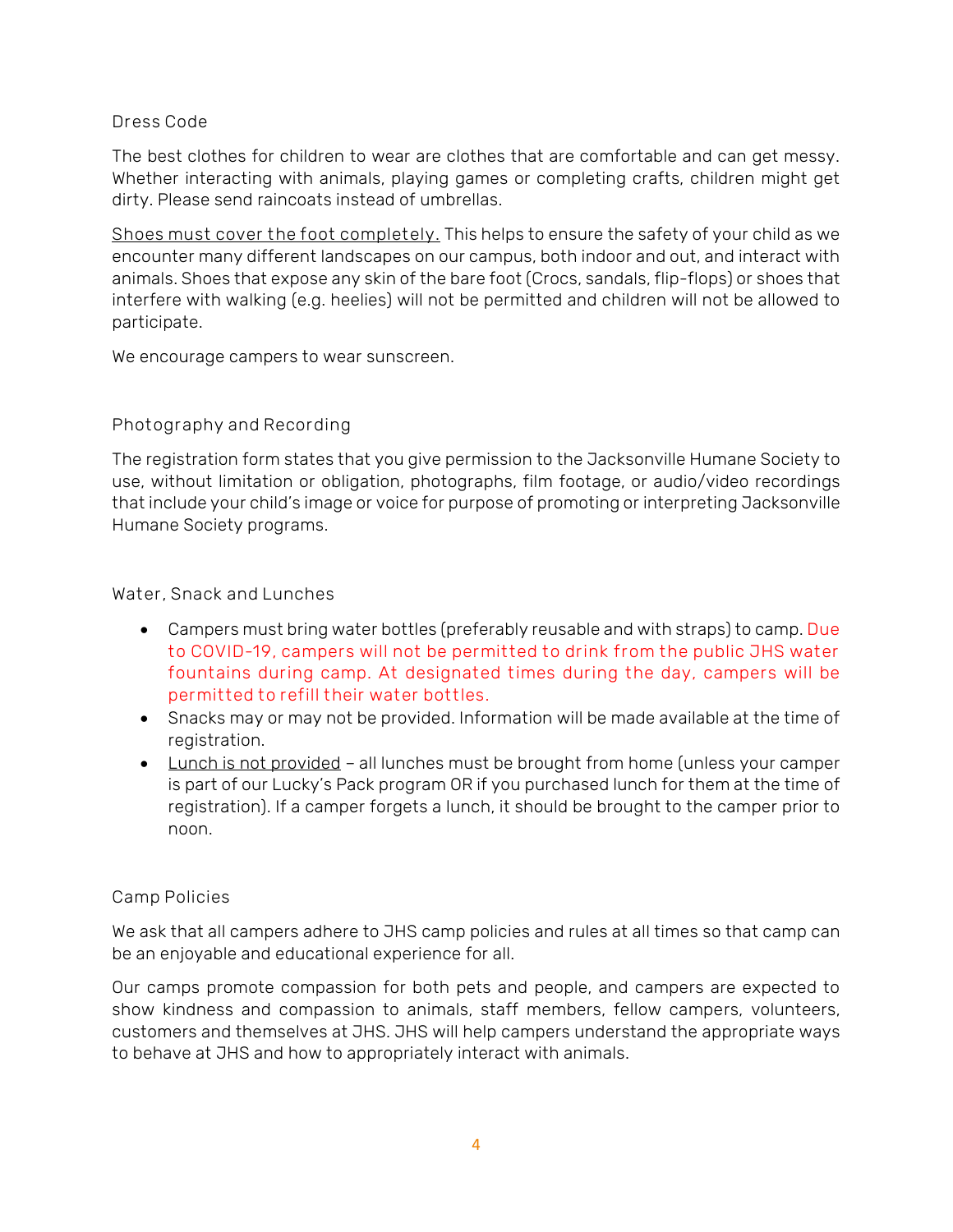#### JHS Camp Rules

All campers must agree to the following camp pledge:

As a kid who cares about animals, my community and myself, I will always:

- Be kind to pets and the people who love them
- Listen to and follow directions
- Stay with my group
- Remain calm and quiet in the presence of animals
- Wait my turn
- Speak calmly
- Show respect for the JHS campus and help keep it clean
- Stay safe, learn and have fun!

#### Behavior Management

Our staff uses positive behavior management, however, if a camper cannot show appropriate behavior or breaks camp rules, a time-out and removal from the group may occur. If negative or disruptive behavior continues, our staff will contact a parent/guardian to help remedy the situation and a behavior contract will be initiated. We may ask for a child to be picked up early and, in some cases, the child may be asked not to return if behavior does not improve. JHS will not issue refunds for any days missed.

#### Interacting with Pets in the Shelter

Campers may have the opportunity to interact with dogs and cats at JHS, depending on factors that would permit an appropriate pet to be available. While JHS does our best to provide a calm, stress-free environment for homeless pets, there are several factors that we are unable to control. This can cause animals in the shelter to experience levels of stress unlike pets who are in homes.

#### We encourage you to have this discussion with your child prior to camp:

*Cats and dogs at JHS are waiting for their new families. They are in an unfamiliar place. Sometimes when we go to a new place, it can be scary and overwhelming. The staff and volunteers at JHS do a great job at helping them feel more comfortable, and as a camper, that is part of your job, too. Remember that the dogs and cats at JHS might be scared, so you should not run up to them, put your face or hands close to their heads or make a lot of noise. Please listen to your counselors when they tell you how to interact with a dog or cat you are meeting for the first time. They may not act like our pets at home but that is okay, because with your help, they are going to find new homes where they can relax and be comfortable.*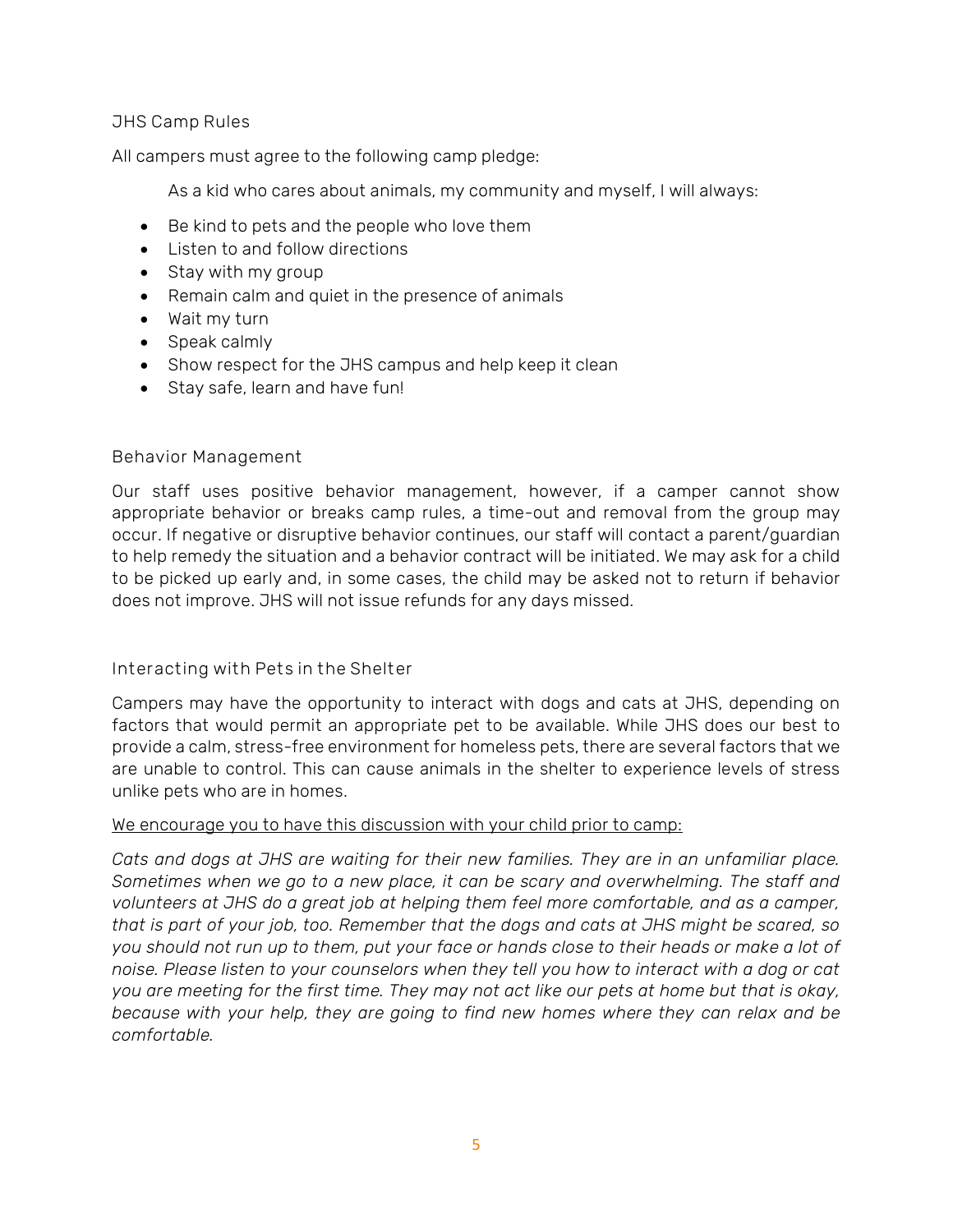#### Camp Checklist

What to Bring:

- Snack (if not provided by JHS)
- Lunch
- Reusable water bottle (preferably with strap)
- Sunscreen/bug spray (please apply before camp)
- Raincoat/poncho (no umbrellas)
- Any medication including epi-pens and inhalers that your child may need. Please see following FAQ section.
- Books are permitted to be used in extended care or during reading to animals.

Campers are welcome to bring backpacks or bags to hold their personal items.

What Not to Bring:

- Money or objects of monetary/sentimental value
- See section about phones/cameras below

JHS is not responsible for any items that are lost, stolen or damaged.

#### Cameras/Phones:

Phones are permitted at parent's discretion, but phones must remain silent and put away during camp lessons and activities. Campers may be permitted to use their phones during lunch, snack, and extended care hours.

Cameras (or phones that may be used as cameras) may be carried, but can only be used when instructed by a staff member. Photos taken behind the scenes may not be posted on social media, websites, blogs, etc.

If at any time the camera or phone becomes a distraction or is not being used appropriately, campers will be asked to put it away and not use it for the remainder of the day. If the item continues to cause a problem, JHS counselors reserve the right to collect the item and return it at the end of the day.

#### About the Jacksonville Humane Society

The Jacksonville Humane Society provides care, comfort and compassion to animals in need while engaging the hearts, hands and minds of our community to bring about an end to the killing of abandoned and orphaned shelter animals. More information about the Jacksonville Humane Society is available at [www.jaxhumane.org.](http://www.jaxhumane.org/)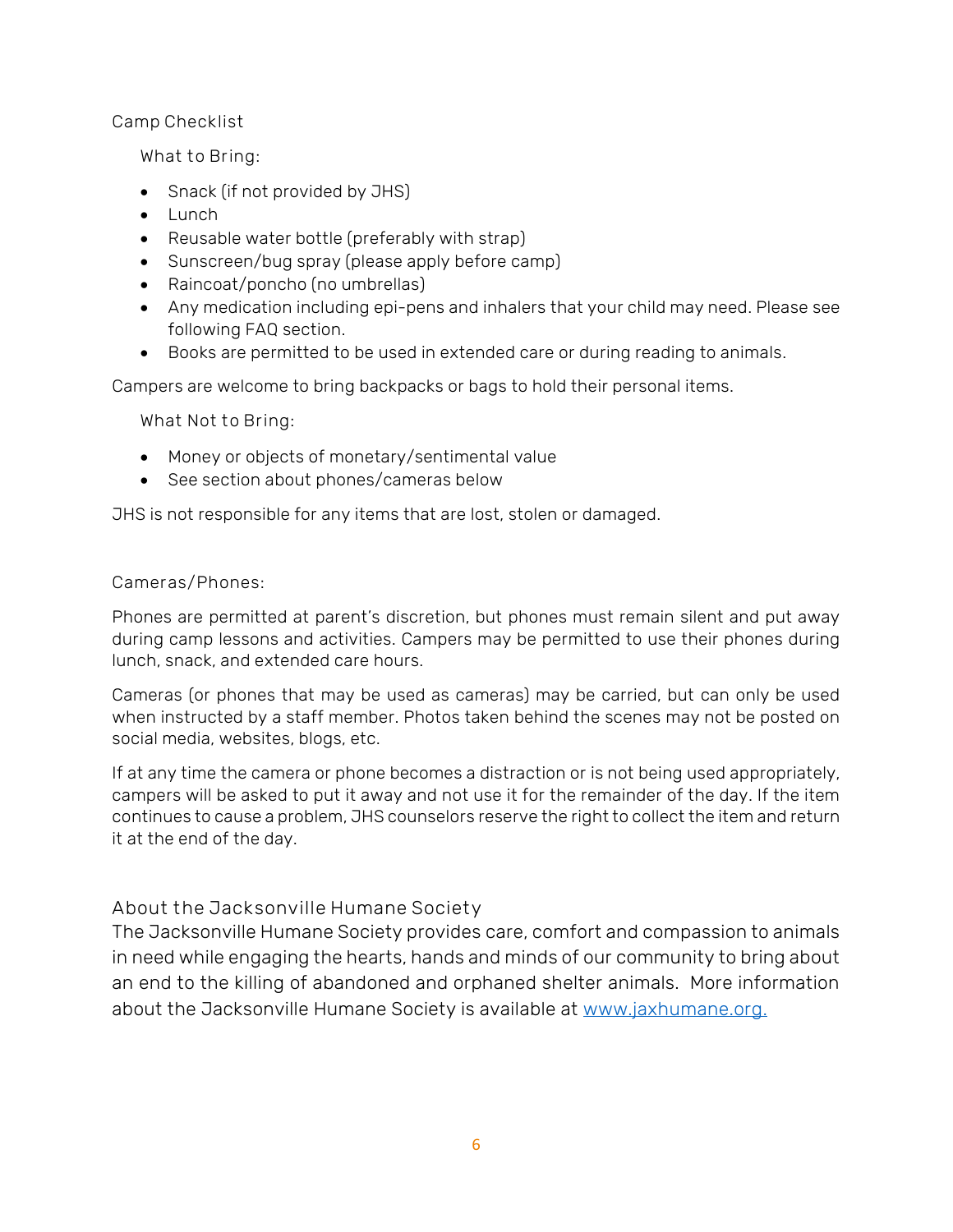Frequently Asked Questions:

How do I register for JHS camps?

- You must register online at [jaxhumane.org/kidscamp](file:///C:/JHS/Development/Humane%20Education/Camp/Handbook/jaxhumane.org/kidscamp)
- Payment is due at the time of registration
- Registration closes approximately one week prior to the first day of camp

What if I need to cancel?

- Cancellations must be made at least two weeks prior to the camp start date and must be received in writing via email or fax to qualify for a 50% refund. A processing fee may occur for refunds. A charge may occur to change dates after registration is complete.
- The Jacksonville Humane Society will not issue refunds if registered students miss camp dates. The Jacksonville Humane Society reserves the right to cancel camp due to insufficient enrollment. In that case, refunds will be issued.
- JHS will not refund for severe weather unless JHS cancels camp.

What happens if I need to change my child's camp date?

- A request for a date change must be made at least three weeks prior to the camp start date and must be received in writing via email.
- Date change requests can only be made if space is available.
- JHS reserves the right to charge a date change fee of \$25/camper.

I only need extended care in the morning or afternoon, not both. Do you pro-rate?

• Extended care is charged per day. At this time, JHS is unable to pro-rate or discount extended care.

Can I drop off my child late or pick them up early?

- JHS camp has activities all day.
- If you must pick up your child early, or if your child is going to be late, please be sure to tell the counselor/staff in advance of at least one day.

What's a typical day at camp?

Camp is different each day and will vary depending on the theme, but some activities may include:

- Indoor and outdoor games
- Crafts or making toys/enrichment items for the animals
- Lessons relating to animals and pets (e.g. dog and cat body language, clicker training, community cats)
- Q&A with JHS staff from various departments
- Observing medical or surgical procedures in our animal hospital
- Learning to care for pets of all ages, including neo-natal puppies and kittens
- Yoga lead by a certified instructor (during All About Cats week of summer camp only)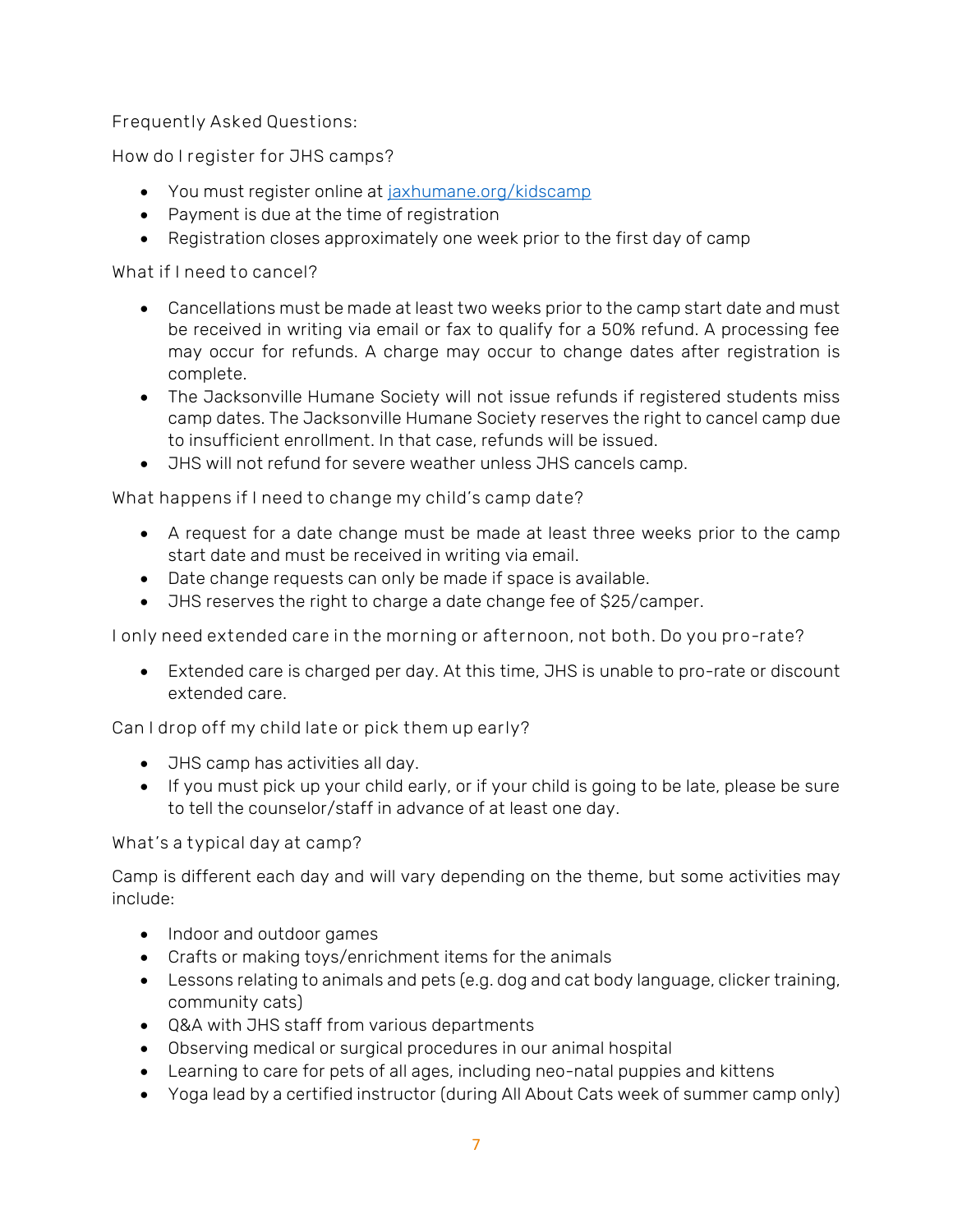- Providing compassionate care to dogs and cats at JHS
- G- or PG-rated videos during a lesson or lunch/extended care

Who designs your camp curriculum?

• JHS' camp curriculum is written by our in-house education team, composed of Florida state and National Board certified educators with Master's degrees in education and experience in camp directing. We also use a variety of materials available from several nation-wide animal welfare organizations including the ASPCA, Best Friends Animal Society and Maddie's Fund. Our camp curriculum is designed to empower children to help and care for pets not just in their homes, but in our community. Camp is designed to help children have fun while they learn about caring for dogs and cats.

Who will work with my child at JHS camp?

- All staff or volunteers who work directly with campers will receive a background check from the Department of Children and Families.
- Your child may also interact with JHS staff or volunteers during Q&A sessions, behind-the-scenes tours, etc.
- All counselors and camp employees are interviewed and selected by JHS .

Will my child get to pet dogs and cats?

• Attempts will be made for campers to work with dogs and cats while attending camp. Due to the nature of our mission, a dog or cat who is suitable to interact with children may not be available on a given day. Not every activity will include animals. The goal of camp is to provide an engaging and exciting educational experience by using a variety of methods.

How are campers grouped?

- For summer camps, campers should be registered for the grade they are entering in the fall (or "rising grade").
- For summer camps, campers are grouped by rising grade as follows: 1-2, 3-5, 6-8.
- For spring and winter break camps, groups are as follows by grade: 3-5 or 2-5 and 5- 8 or 6-8 (this may vary depending upon the number of campers in each grade level).
- For single-day camps, we do not use a grouping system.
- Age grouping may differ due to low enrollment at JHS' discretion.

Can my child be grouped with a sibling or friend?

- If they are the same age, they will be grouped together.
- If they are different ages, they will be in different groups.
- We reserve the right to cancel the registration of a child registered in a session that doesn't match their age/grade.

Can you accommodate children with special needs?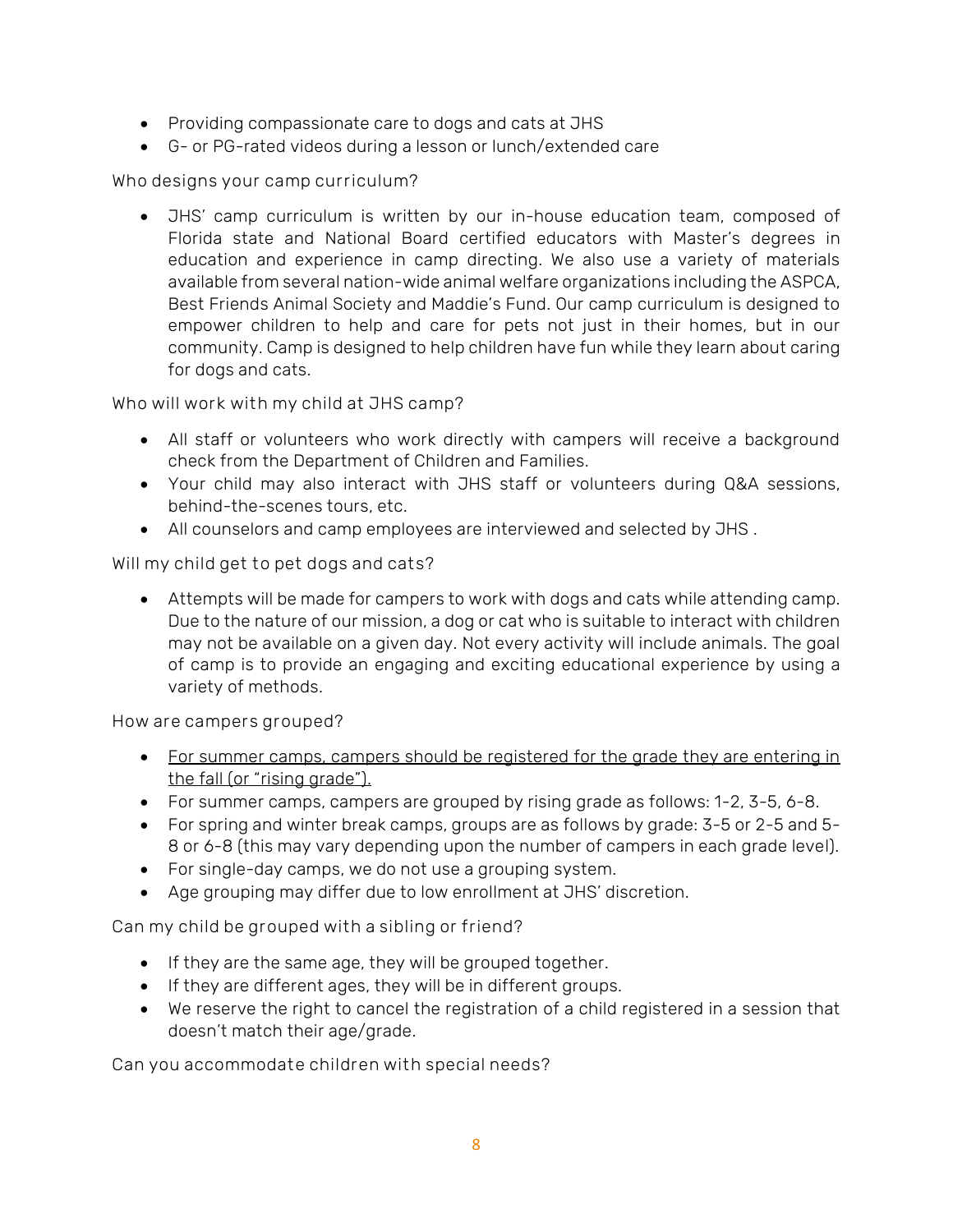- Please complete the space on the registration form to indicate any special needs. The more information you can give us, the better.
- If your child has an IEP, 504b or behavioral plan, please let us know.
- JHS will accommodate physical, academic and social needs to the best of our ability.
- Camps take place in a group setting. Please consider if your child is able to function in a group setting without one-on-one attention prior to registering for camp.
- *Special note about allergies: Camp is not recommended for children with allergies to pets, pet dander or nuts. Camp is held on a campus that houses more than 200 dogs and cats. Dogs are given peanut butter daily and many treats contain nut allergens.*  For this reason, we do not recommend that children with these allergies attend *camps at JHS.*

What do I do with my child's medication?

- If your child has a medical condition that requires medication to be available or taken, you must complete an Allergy Action Plan with doctor's signature and return it prior to the first day of camp. This form can be found at the end of this handbook.
- All medication must be clearly labeled with the child's name and dosage and brought to camp every day.
- Parents must hand medication to counselor at the time of drop-off and counselors will return medication at the time of pick-up.
- The camp counselor will carry necessary medication with them. Staff will supervise your child taking medication but cannot assist.
- JHS cannot provide any non-prescription medication to your child. If you would like to send non-prescription medication, clearly label it with your child's name, dosage, and timing.
- If your child is sick and at risk of spreading illness to others, we ask that your child stay home.

If my child goes to JHS and interacts with dogs and cats, should I worry about my pets at home?

• JHS takes safety protocol very seriously in order to provide a safe and clean environment for our animals, staff, volunteers and customers. While it is not likely that your child will purposefully encounter sick animals at JHS, we do recommend that children wash hands and change clothing before interacting with pets at home after a day of camp. If you need to update your pet's vaccines, services are available at JHS. Please call 904-493-4611 to make an appointment or visit jaxhumane.org/hospital for more information.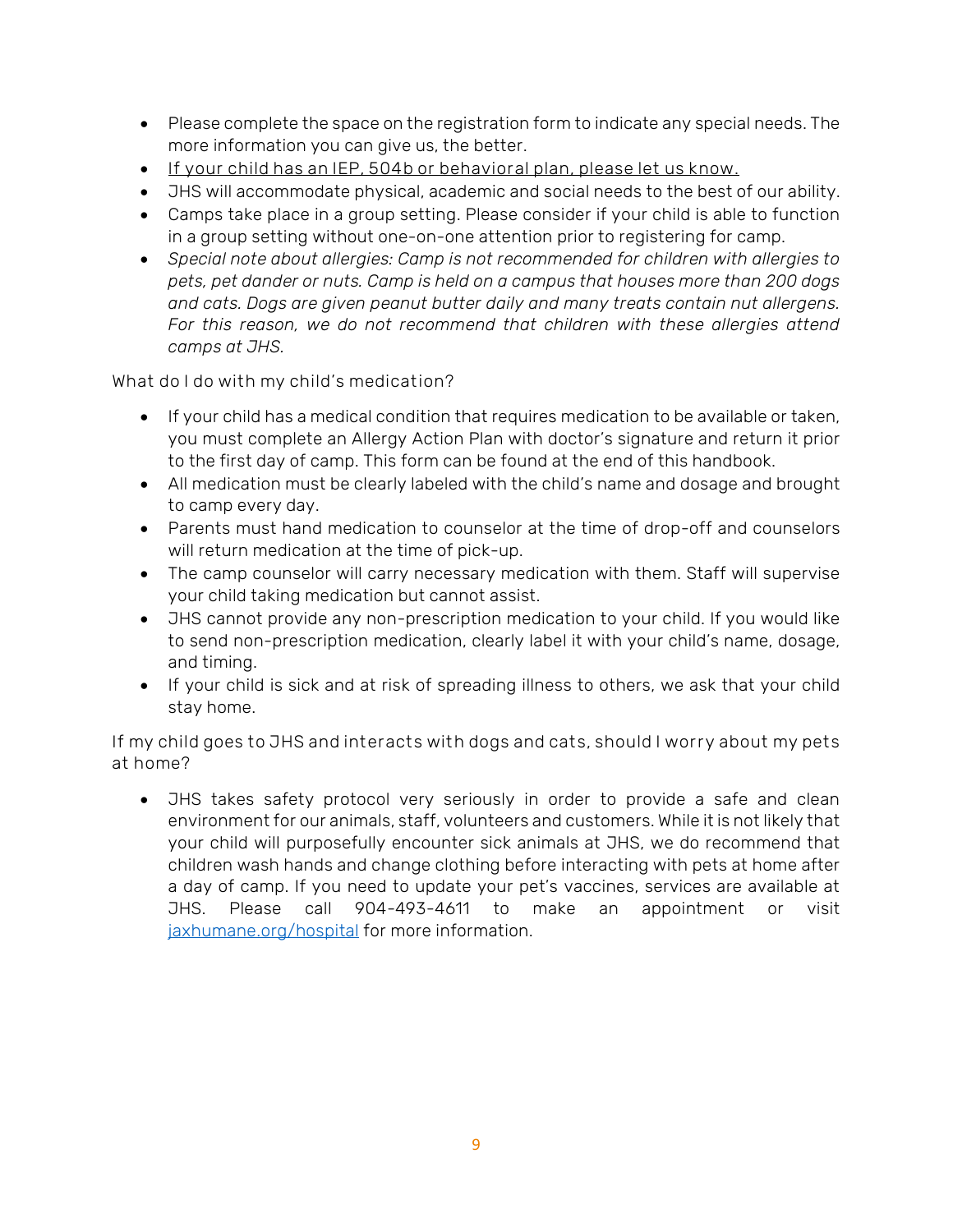Do you offer camp scholarships?

• JHS is proud to offer a limited number of camp scholarships annually thanks to the generous support of the Jim & Tabitha [Furyk Foundation.](https://jimandtabithafurykfoundation.com/) For more information about our Furyk & Friends: Lucky's Pack scholarships, please email us at [education@jaxhumane.org.](mailto:education@jaxhumane.org?subject=Lucky)



Is JHS a no-kill shelter? Will you talk about euthanasia?

- JHS is a non-profit, 501c3 no-kill shelter. This means that we do not receive any government funding and we do not euthanize for space reasons. We work in partnership with the city shelter and provide a variety of community resources to help keep Jacksonville a no-kill city.
- JHS camp curriculum aims to teach children how to provide compassionate care to animals in their homes and communities. It does not focus on euthanasia, although for older children, it may be included in discussion. It may also be brought up by another camper. JHS staff is trained to handle this discussion in a thoughtful and sensitive (but honest) manner.
- If you would like help discussing animal welfare to your children, please check the website [education.muttigrees.org/muttigrees-at-home](http://education.muttigrees.org/muttigrees-at-home) for an at-home guide that will pair with camp curriculum.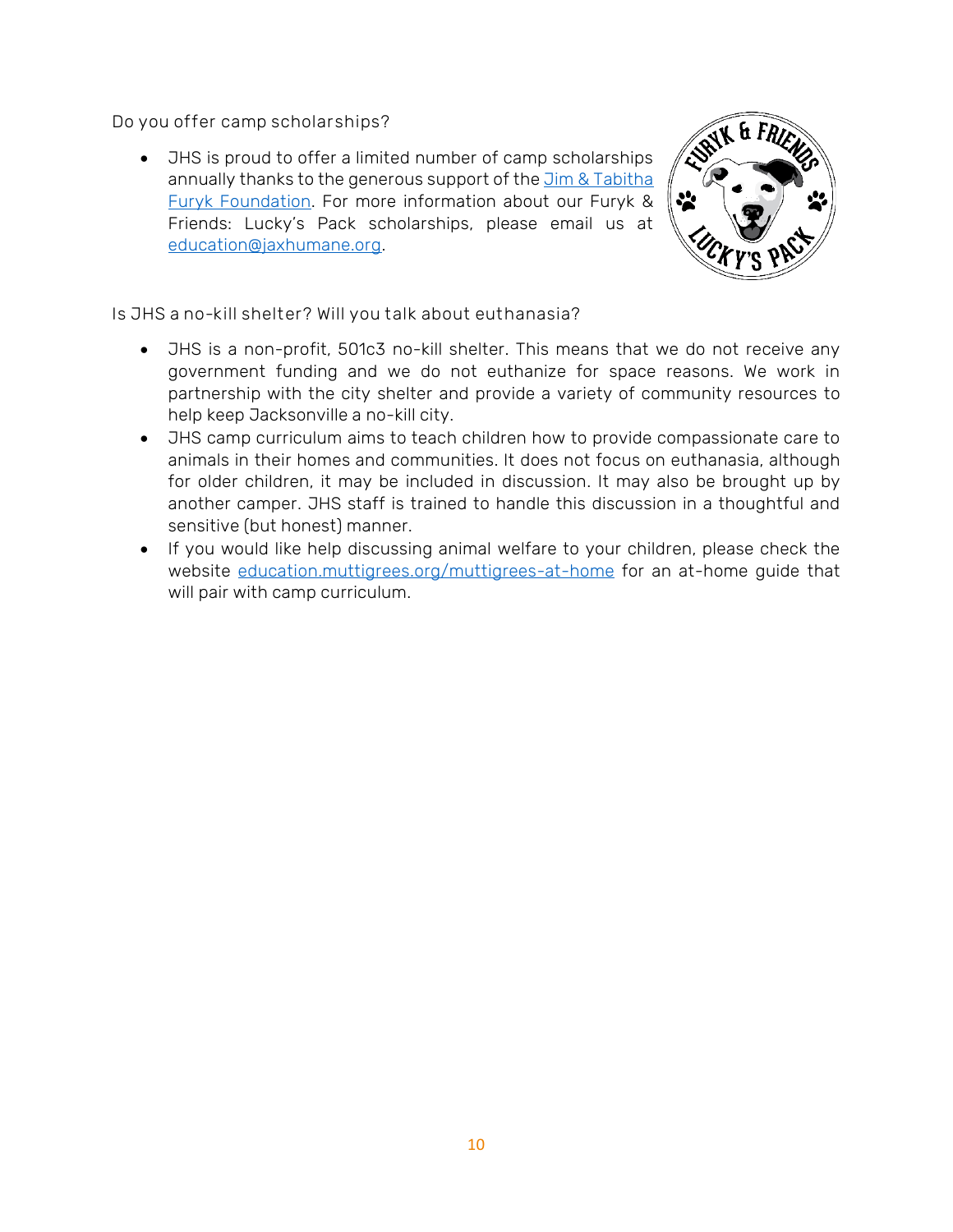

# CAMP

# COVID-19 HEALTH AND SAFETY PROTOCOL

Prior to Camp:

If your child has been in contact with anyone diagnosed with COVID-19 within 14 days prior to the first day of camp, they may not attend camp until at least 14 days have passed.

If your child has experienced any of the following symptoms within 48 hours prior to the first day of camp, your child may not attend camp:

- Fever of 100 degrees Fahrenheit or greater
- Sore throat
- Shortness of breath
- Headache
- Cough
- Muscle aches
- New loss of taste or smell
- Chills and/or repeated shaking

If your child is sent home from camp with any of these symptoms, they must be symptom-free for 24 hours and obtain a doctor's note before returning to camp.

Drop Off:

Drop off will take place on the second floor mezzanine of JHS from 7:45 – 9:00 a.m. for campers enrolled in extended care and from 8:45 – 9:00 a.m. for campers not enrolled in extended care.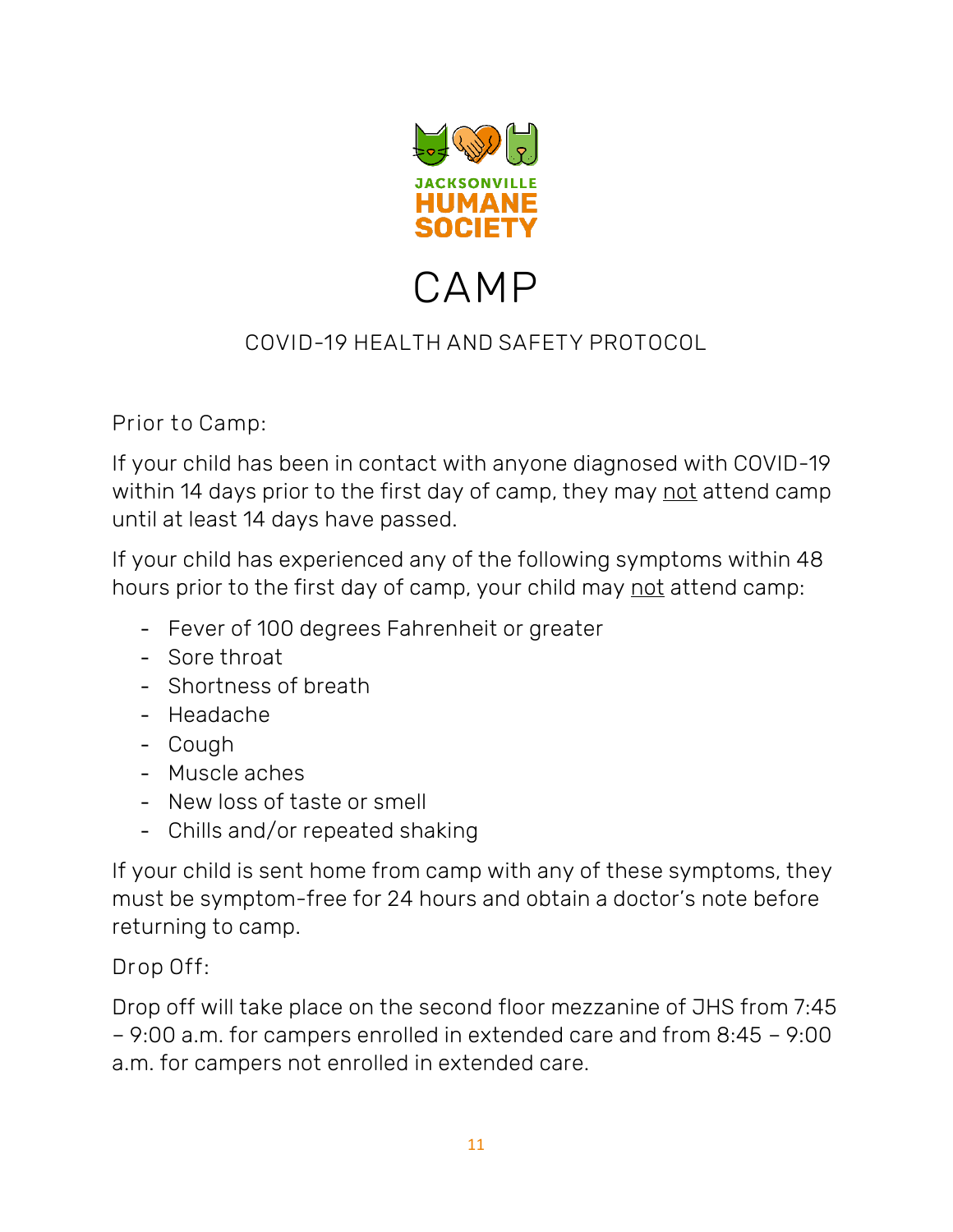When entering our facility, please use the single-door staff entrance to the left of our main entrance, behind the fountain. A sign will be placed near the door to direct you. Please take the stairs or elevator directly to the second floor and do not enter the Adoption Center.

Hand Washing/Sanitizing:

Hand washing will be a frequent activity throughout each day of camp.

Multiple containers of hand sanitizer will be available at our dropoff/pick-up station and in the Education Center.

Water Fountains:

Campers will not be permitted to drink from the public JHS water fountains during camp.

All campers must bring a refillable water bottle. At designated times during the day, campers will be permitted to refill their water bottles and may get drinks of water from the fountain in cups anytime throughout the day.

Education Center and Bathroom Cleaning:

All surfaces and door handles in the JHS Education Center and camp bathrooms will be thoroughly sanitized at the end of each camp day.

Supply Cleaning:

Communal supplies – such as markers, scissors, glue sticks, beach balls, etc. – will be sanitized prior to being used by the next round of campers.

Masks:

At this time face masks or coverings are **OPTIONAL** inside JHS for campers, staff, volunteers, and the public.

Pick Up:

Pick up will take place on the second floor mezzanine of JHS from 4:00 – 4:15 p.m. each day of camp (if enrolled in extended care, pick up times will vary).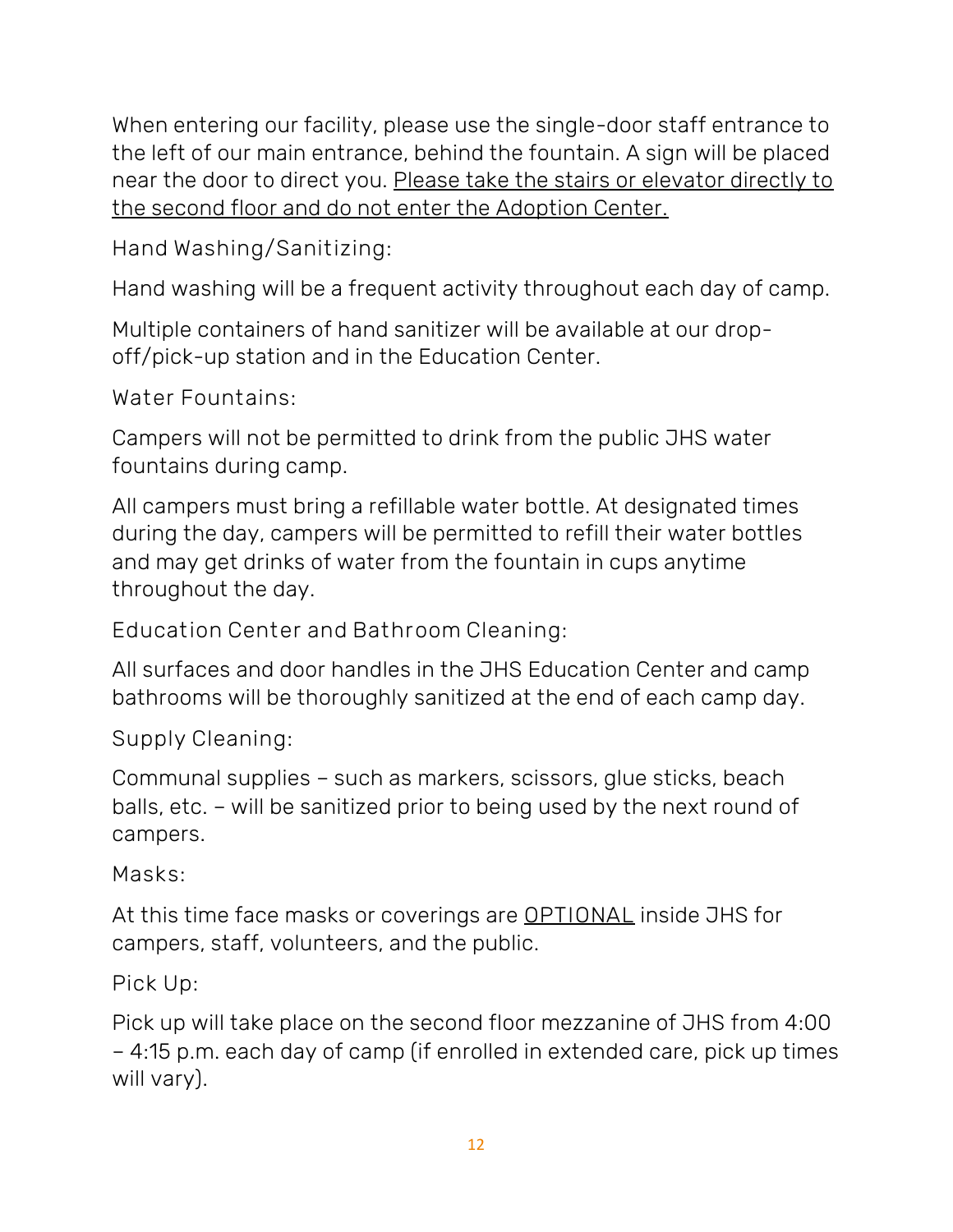When entering our facility, please use the single-door staff entrance to the left of our main entrance, behind the fountain. A sign will be placed near the door to direct you. Please take the stairs or elevator directly to the second floor and do not enter the Adoption Center.